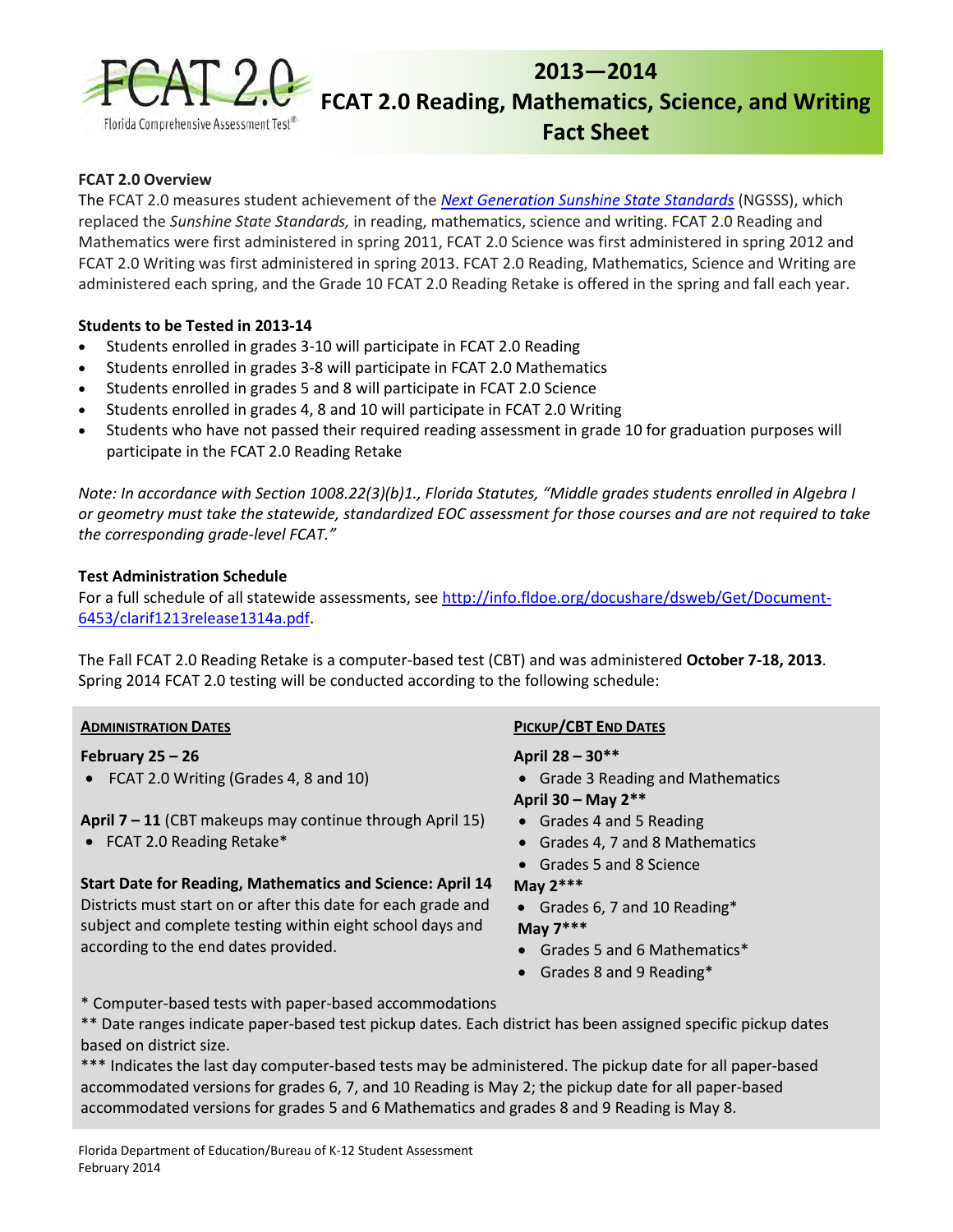#### **Computer-Based Testing**

- The following FCAT 2.0 assessments are CBTs:
	- o Grades 6, 7, 8, 9 and 10 FCAT 2.0 Reading
	- o Grades 5 and 6 FCAT 2.0 Mathematics
	- o FCAT 2.0 Reading Retake
- Paper-based versions (regular print and braille) of CBTs are provided for students with disabilities who require allowable accommodations, as specified in their individual educational plans (IEPs) or Section 504 plans. Paper-based large print versions are available as a unique accommodation.

2

- CBT accommodated forms (large print, color contrast, zoom, screen reader) are available via TestHear software for students whose IEPs indicate these accommodations.
- Computer-based practice tests for each assessment, called ePATs, are available for teachers, students and parents/guardians at [www.FLAssessments.com/ePAT](http://www.flassessments.com/ePAT) for both TestNav and TestHear**.** Instructions for downloading the installer software and ePATs are also located on this website. Students are required to participate in a practice test at their schools prior to testing. Students who have previously completed a practice session for the subject test they will take are not required to participate in an ePAT again.
- Students taking a mathematics CBT are provided four-page, hard-copy work folders to use as scratch paper. Schools return used folders to district assessment coordinators for secure destruction.
- Students taking a reading CBT may be provided with worksheets to use as scratch paper. Schools may access the worksheet in PearsonAccess or in the test administration manual and make copies for students. Schools return used worksheets to district assessment coordinators for secure destruction.

#### **Test Administration Information**

Information regarding the number of items and content areas of each FCAT 2.0 assessment can be found in the Test Design Summary located at [http://fcat.fldoe.org/pdf/designsummary.pdf.](http://fcat.fldoe.org/pdf/designsummary.pdf)

- FCAT 2.0 Reading
	- o Grades 3-10 FCAT 2.0 Reading will be administered in two 70-minute sessions over two days with a break in the middle of each session.
	- o The FCAT 2.0 Reading Retake will be administered in two sessions over two days. Students have up to half of a typical school day to complete each session.
	- o FCAT 2.0 Reading consists of multiple-choice items only.
	- o Students taking a CBT Reading assessment will receive a worksheet for taking notes.
- FCAT 2.0 Mathematics
	- o Grades 3-8 FCAT 2.0 Mathematics will be administered in two 70-minute sessions with a break in the middle of each session. Grades 3-5 sessions are administered over two days. Grades 6-8 sessions are administered on the same day.
	- o FCAT 2.0 Mathematics consists of multiple-choice and gridded-response items in grades 4-8, and multiplechoice items only in grade 3.
	- o Students in grades 3 and 4 will receive a ruler to use during Session 2 of FCAT 2.0 Mathematics.
	- o Students in grades 7 and 8 will receive an approved hand-held four-function calculator to use during the FCAT 2.0 Mathematics sessions.
	- o Students in grades 5-8 will receive a reference sheet to use during the FCAT 2.0 Mathematics sessions. The grade 5 and grade 6 reference sheets are provided in the TestNav platform for CBTs, and schools may make copies of the reference sheets provided in the test administration manual and distribute the copies if students prefer to use a hard copy.
	- o Students taking the Grades 5 and 6 FCAT 2.0 Mathematics CBT will receive a work folder to use to work the problems.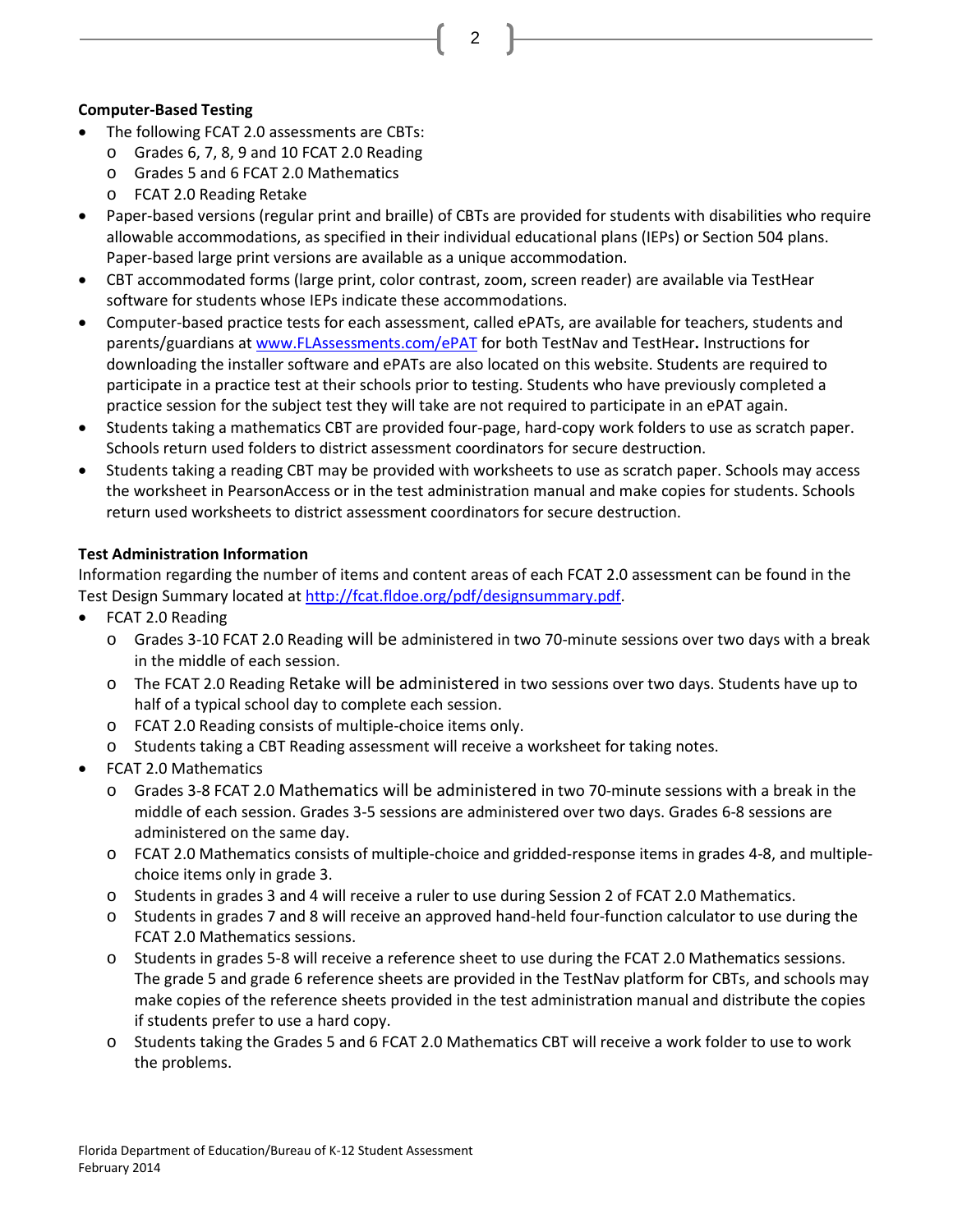- FCAT 2.0 Science
	- o Grades 5 and 8 FCAT 2.0 Science will be administered in two 80-minute sessions with a break in the middle of each session. Grade 5 sessions are administered over two days. Grade 8 sessions are administered on the same day.

3

- o Students in grade 8 will receive a hand-held four-function calculator and a Periodic Table of the Elements for use during the FCAT 2.0 Science sessions.
- FCAT 2.0 Writing
	- o Grades 4, 8 and 10 FCAT 2.0 Writing will be administered in one 60-minute session.
	- o FCAT 2.0 Writing consists of a narrative or expository writing prompt at grade 4 and a persuasive or expository writing prompt at grades 8 and 10. Students are asked to write a response to the prompt on two lined pages in their writing folders.
	- o Students receive a planning sheet for use in planning what they will write. Used planning sheets are considered secure materials and must be collected after testing.

#### **Scoring and Reporting**

- FCAT 2.0 Reading, Mathematics and Science results will be reported using the following three measures:
	- Scale Scores—The FCAT 2.0 Reading and Mathematics score scales, which are also referred to as developmental score scales, range from 140 to 302 for FCAT 2.0 Reading across grades 3 through 10 and from 140 to 298 for FCAT 2.0 Mathematics across grades 3 through 8. Developmental scales can only be used for content areas that are assessed in consecutive grades and are further explained in the document posted at [http://fcat.fldoe.org/fcat2/pdf/pidss-final.pdf.](http://fcat.fldoe.org/fcat2/pdf/pidss-final.pdf) The FCAT 2.0 Science score scales range from 140 to 260 for both grades 5 and 8.
	- o **Content Area Scores―**Content area scores are reported as the actual number of raw score points earned out of the number of points possible for each reporting category. The number of points earned is the number of questions a student answered correctly. Reporting categories represent groups of similar skills, or benchmarks, which are assessed within each grade and subject. The state mean for each reporting category is also provided to allow for comparisons to average performance statewide.
	- o **Achievement Levels―**The success a student has achieved with the NGSSS assessed by FCAT 2.0 Reading, Mathematics and Science is described by Achievement Levels that range from 1 (lowest) to 5 (highest). Level 3 indicates satisfactory performance. Tables 1 and 2 provide the developmental scale score range for each FCAT 2.0 Reading and Mathematics Achievement Level, and Table 3 provides the scale score range for each FCAT 2.0 Science Achievement Level.

| FCAT 2.0 Reading Developmental Scale Scores (140 to 302) |         |         |                   |         |         |  |  |  |  |
|----------------------------------------------------------|---------|---------|-------------------|---------|---------|--|--|--|--|
| Grade                                                    | Level 1 | Level 2 | Level 3 (Passing) | Level 4 | Level 5 |  |  |  |  |
| 3                                                        | 140-181 | 182-197 | 198-209           | 210-226 | 227-260 |  |  |  |  |
| 4                                                        | 154-191 | 192-207 | 208-220           | 221-237 | 238-269 |  |  |  |  |
| 5                                                        | 161-199 | 200-215 | 216-229           | 230-245 | 246-277 |  |  |  |  |
| 6                                                        | 167-206 | 207-221 | 222-236           | 237-251 | 252-283 |  |  |  |  |
|                                                          | 171-212 | 213-227 | 228-242           | 243-257 | 258-289 |  |  |  |  |
| 8                                                        | 175-217 | 218-234 | 235-248           | 249-263 | 264-296 |  |  |  |  |
| 9                                                        | 178-221 | 222-239 | 240-252           | 253-267 | 268-302 |  |  |  |  |
| 10                                                       | 188-227 | 228-244 | 245-255           | 256-270 | 271-302 |  |  |  |  |

## **Table 1: Achievement Levels for the**